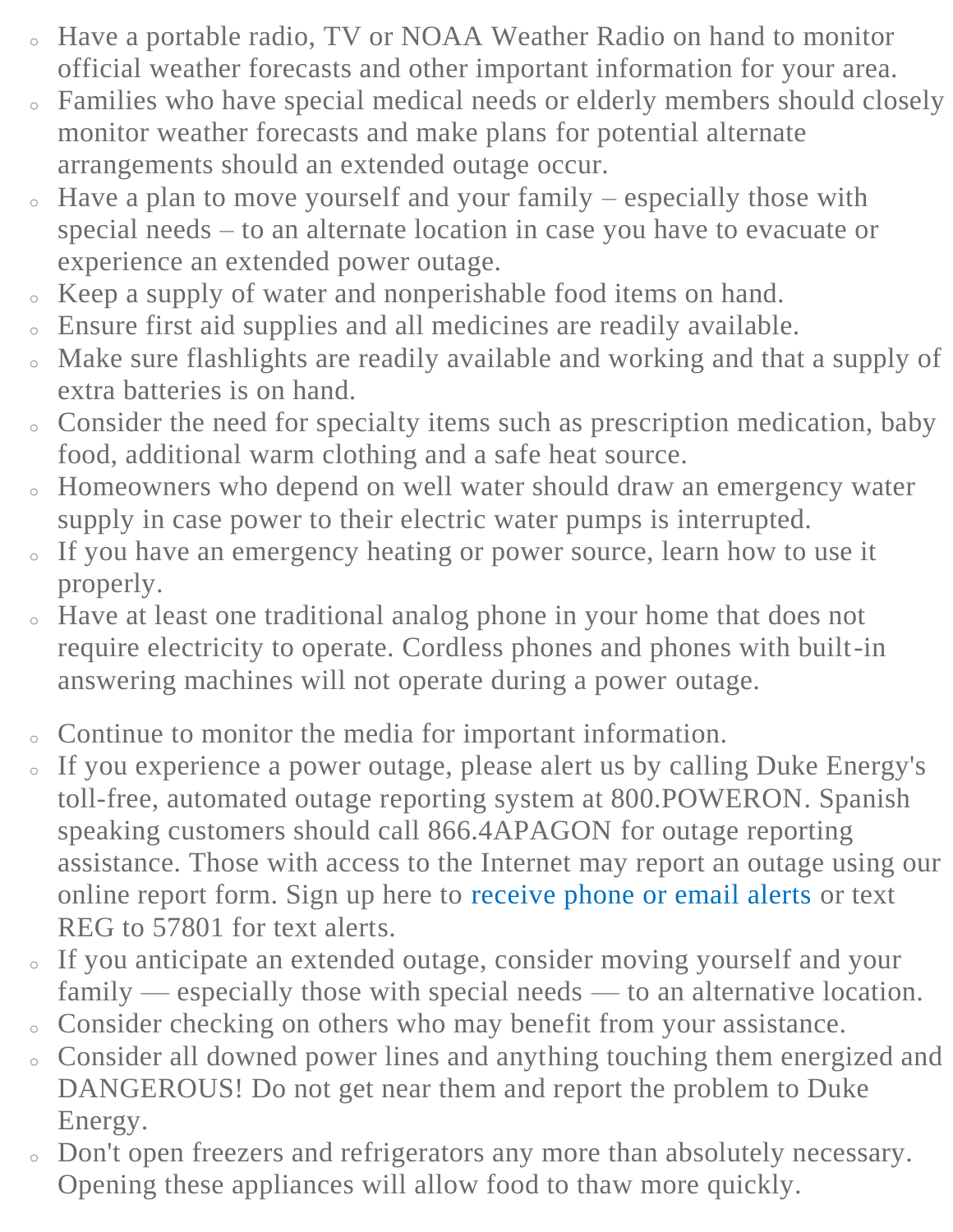- <sup>o</sup> During severe weather or power outages, turn off as many appliances and electronics as possible. After the power is restored, to help avoid damage, wait five to 10 minutes before turning them back on.
- <sup>o</sup> Stay away from downed or sagging power lines, and do not touch anything that is on or near a power line (i.e., trees or tree limbs, cars, ladders).
- <sup>o</sup> Keep children and family pets away from areas where lines may have fallen (backyards, fields, school yards, etc.).
- <sup>o</sup> If a power line falls across a car that you're in, stay in the car. If you MUST get out of the car due to a fire or other immediate life-threatening situation, do your best to jump clear of the car and land on both feet. Be sure that no part of your body is touching the car when your feet touch the ground.
- <sup>o</sup> Report all power line hazards to Duke Energy or your local emergency services department or agency.

South Carolinians can reduce their risks of becoming a fire casualty by identifying potential hazards and following these safety tips:

## **Candle Safety**

- Use a sturdy candle holder and place on an uncluttered surface.
- Light candles carefully. Keep your hair and any loose clothing away from the flame.
- Don't burn a candle all the way down  $-$  put it out before it gets too close to the holder or container.
- Never use a candle if oxygen is used in the home.
- Never leave a burning candle unattended. Extinguish it upon leaving the room.

## **Generator Safety**

- Operate a generator in a well-ventilated location outdoors away from doors, windows, and vent openings.
- Never use a generator in an attached garage, even with the door open.
- Place generators so exhaust fumes can't enter the home through windows, doors, or other openings.